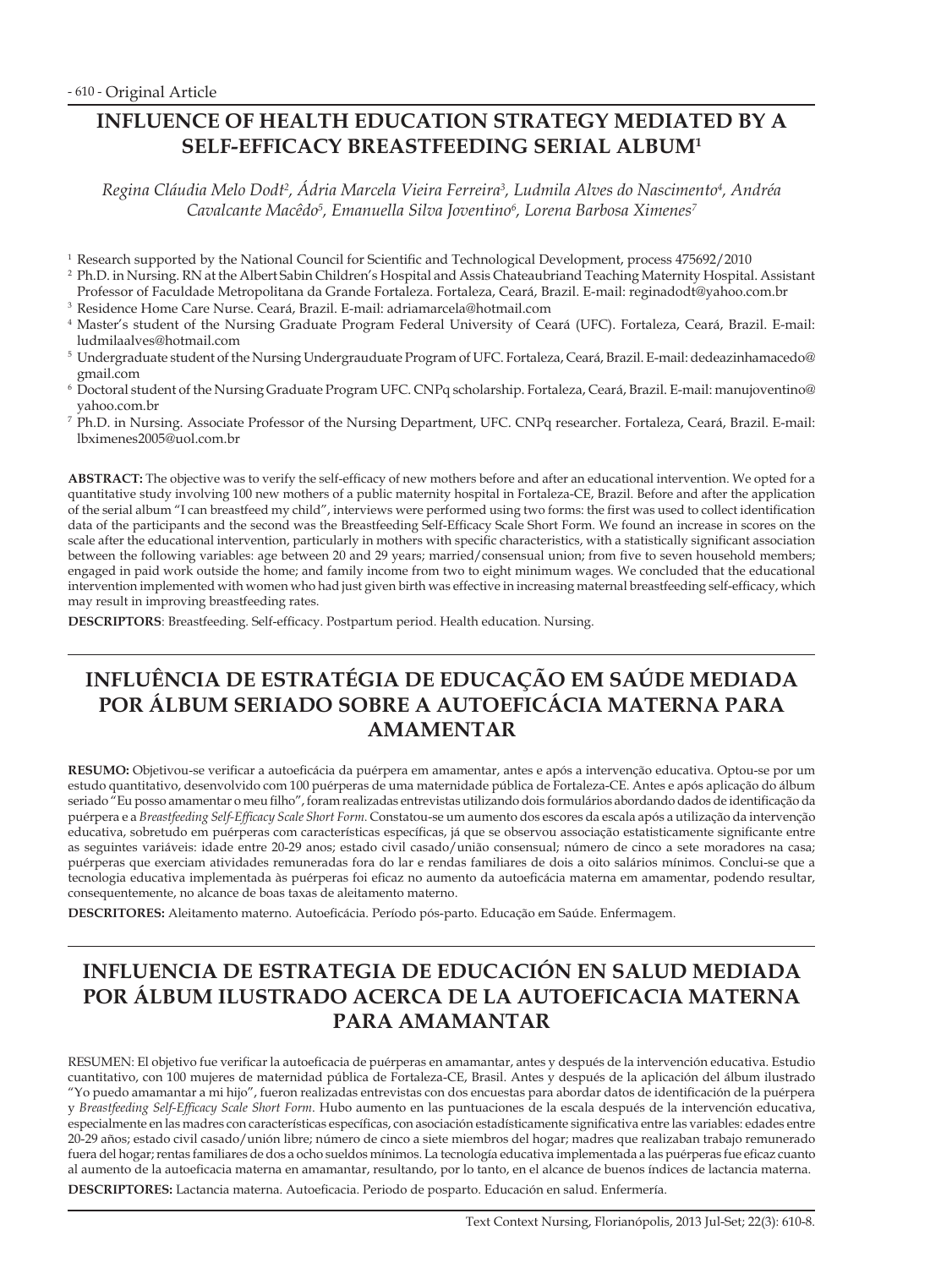#### **INTRODUCTION**

Breastfeeding directly influences infant mortality, since it can reduce numbers of deaths in children under five years of age by 13%.<sup>1</sup> However, while recognizing the many benefits of breastfeeding for both mother and child, breastfeeding rates in Brazil remain low in view of the high rates of early weaning.<sup>2</sup>

The lack of mothers' knowledge regarding breastfeeding, their personality and their attitude toward breastfeeding,<sup>3</sup> in addition to breastfeeding self-efficacy, are significant factors that can directly interfere with early discontinuation of this practice.<sup>4</sup>

Recognizing that self-efficacy is the confidence in oneself that one can successfully execute the behavior required to produce a desired outcome related to health,<sup>5</sup> it is appropriate for nurses to consider this aspect, by means of health education strategies, particularly in the context of care provided to new mothers and their newborns.

Some researchers have achieved results from interventions in health education that were able to positively modify the sense of self-efficacy in breastfeeding in many contexts, including: Pelotas (in the state of Rio Grande do Sul), through videos, brochures and home visits by a breastfeeding support team;<sup>6</sup> in Australia through interactive books;<sup>7</sup> and in Japan through a program that utilized pamphlets and DVDs.<sup>8</sup>

While recognizing the importance of developing health education interventions regarding breastfeeding during pregnancy in order to avoid an excess of information in the postpartum period, the majority of professional support and guidance must occur in the postpartum period. During the postpartum period, the mother and family are faced with huge changes in their routine, coupled with anxiety.<sup>9</sup> Therefore, roomingin can be considered a useful adjunct for breastfeeding promotion, $10$  enabling the rendering of all basic care to both mother and child in the postpartum period, in addition to promoting the educational characteristics aimed at the practice of breastfeeding.<sup>11</sup>

The nurse who assists in rooming-in must reflect critically on educational practices, envisioning strategies for breastfeeding education. Given proximity to the mother, the nurse has the opportunity to supervise the first attempts

at breastfeeding, getting to know the real needs of both mother and child, answering questions and caring for the mother promptly and avoiding future complications related to lactation, thus favoring the breastfeeding process.<sup>12</sup>

In view of the above, the following question arose: what is the impact of an educational strategy promoting self-efficacy in breastfeeding for postpartum women? It is believed that the existence of a health education strategy applicable to the context of rooming-in can be a tool to support the nurse who works in this area, in order to raise not only maternal self-efficacy in breastfeeding, but also increasing the Exclusive Breastfeeding (EB) rates and extension of supplementary breastfeeding. Thus, the present study aimed to compare maternal self-efficacy in breastfeeding before and after an educational intervention, according to the sociodemographic and obstetric profile of puerperal women.

#### **METHOD**

This is a pre-experimental study utilizing the pre-test/post-test model with one group,<sup>13</sup> using a quantitative approach. The study was developed in a large public maternity hospital, which is a tertiary referral center for prenatal and neonatal care, located in the city of Fortaleza-CE.

The sample included all women in the immediate postpartum period, who were hospitalized and who were rooming in during the period from February to July of 2011, resulting in a total of 100 postpartum women. The selection of these women occurred by convenience, according to the following inclusion criteria: postpartum women with term infants, who were rooming in with their children and were at least six hours postpartum. The exclusion criteria adopted were: females under 12 years of age, regardless of whether they had delivered a child; adolescents without the authorization and/or consent of their legal guardian to participate in the study; women who experienced clinical or obstetrical complications in the postpartum period; and women with a condition which precluded breastfeeding.

Data collection occurred in three phases: 1. Evaluation before the educational intervention (maternal self-efficacy in breastfeeding; sociodemographic and obstetric data); 2. Educational intervention mediated by the serial album "I can breastfeed my baby";14 and 3. Evaluation after the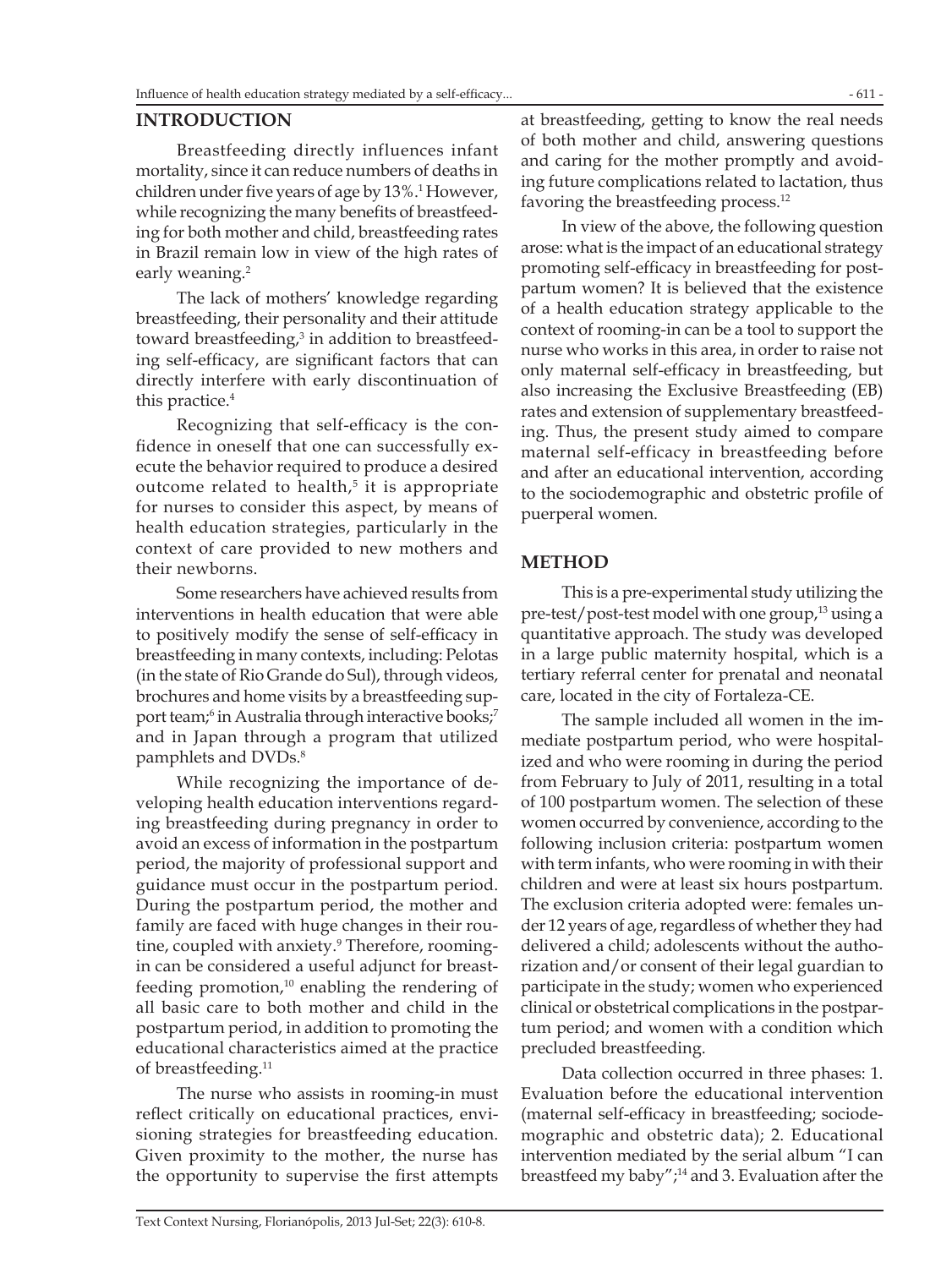Dodt RCM, Ferreira AMV, Nascimento LA, Macêdo AC, Joventino ES, Ximenes LB

educational intervention (maternal self-efficacy in breastfeeding).

The first phase took place in the postpartum woman's room, with the participant comfortable in bed. An interview was performed using two instruments: a form covering sociodemographic data, obstetric history and data regarding the current pregnancy/delivery, and the Breastfeeding Self-Efficacy Scale – Short Form (BSES-SF) to assess maternal self-efficacy in breastfeeding.

The BSES-SF was developed,<sup>15</sup> translated in Brazil<sup>16</sup> and validated using Cronbach's alpha  $(=0.74)$ .<sup>4</sup> It consists of 14 items divided into two domains (Technical, eight items, and Intrapersonal Thinking, six items), whose pattern of response varies in a Likert scale pattern with five options (I totally disagree; I disagree; I sometimes agree; I agree; I fully agree). Total scale scores vary from 14 to 70 points, so that the higher the score the mother obtains in the sum of the items, the higher her breastfeeding self-efficacy.

The second phase of the study was the application of the educational strategy, implemented with the aid of the serial album "I can breastfeed my child".14 This phase was held only once, individually with each postpartum woman, at her bedside in the Rooming-in Ward and lasting an average of 45 minutes.

The serial album is comprised of two parts: eight illustrations on the back, which are exposed to the postpartum woman; and seven script forms on the opposite side, which are visible to the professional. The illustrations and script forms included in the album were derived from the BSES\_SF items based on the Theory of Self-efficacy,<sup>5</sup> and also from a literature survey regarding breastfeeding. This educational technology was submitted for evaluation by ten judges, resulting in a Content Validity Index of 0.92 for the figures and 0.97 for the script forms.<sup>14</sup>

Finally, the third phase occurred before the postpartum woman was discharged from the hospital. A second interview was held, and the BSES-SF was again administered. It should be noted that the researcher who introduced the serial album during phase 1 was not the same researcher who applied the scale in phase 3. This was done purposely to minimize bias or any kind of tendency during data collection.

The data were processed using Statisti-

cal Package for Social Sciences (version 18.0) software. The absolute frequency distribution, relative, averages and standard deviations were calculated, and the comparison of averages of the scale scores by means of the Student t test were performed for the data, which were compared with sociodemographic and obstetric variables, and those of pregnancy and actual delivery, chosen according to international studies.<sup>8,17</sup> A level of significance of below 0.05 was established. The results were analyzed in accordance with pertinent literature.

The study was approved by the Research Ethics Committee of Assis Chateaubriand Teaching Maternity Hospital, according to the expert opinion 42/08. All recommendations and legal requirements for research activities involving human beings were complied with. In addition, the participants signed the Informed Consent Form, agreeing to participate in the study.

### **RESULTS**

Regarding the analysis of sociodemographic data regarding the 100 women included in the study, the majority were aged 20-29 years (48%), were married or living in a consensual union (70%), worked in the home exclusively (47%), had a family income of one minimum wage (41.4%), and contributed to the support of up to four people per household (64%).

In table 1, it can be observed that there was an increase in the average of the scores on the BSES-SF after the educational intervention, with a statistically significant association between the score on the BSES-SF and the following sociodemographic variables: age between 20-29 years (p=0.010); married/consensual union marital status (p=0.006); presence of five to seven residents in the household (p=0.004); working outside the home (p=0.001), family income of two minimum wages (p=0.013) and family income of three to eight (p=0.022) minimum wages.

Regarding the obstetric data, one can see a predominance of primiparous women (59%) who had only one child (64%) and previous experience in breastfeeding (92.1%). With regard to the current pregnancy, most had received prenatal care  $(94\%)$ , with an average of 6.41 visits  $(SD \pm 2.25)$ and a vaginal delivery (52%).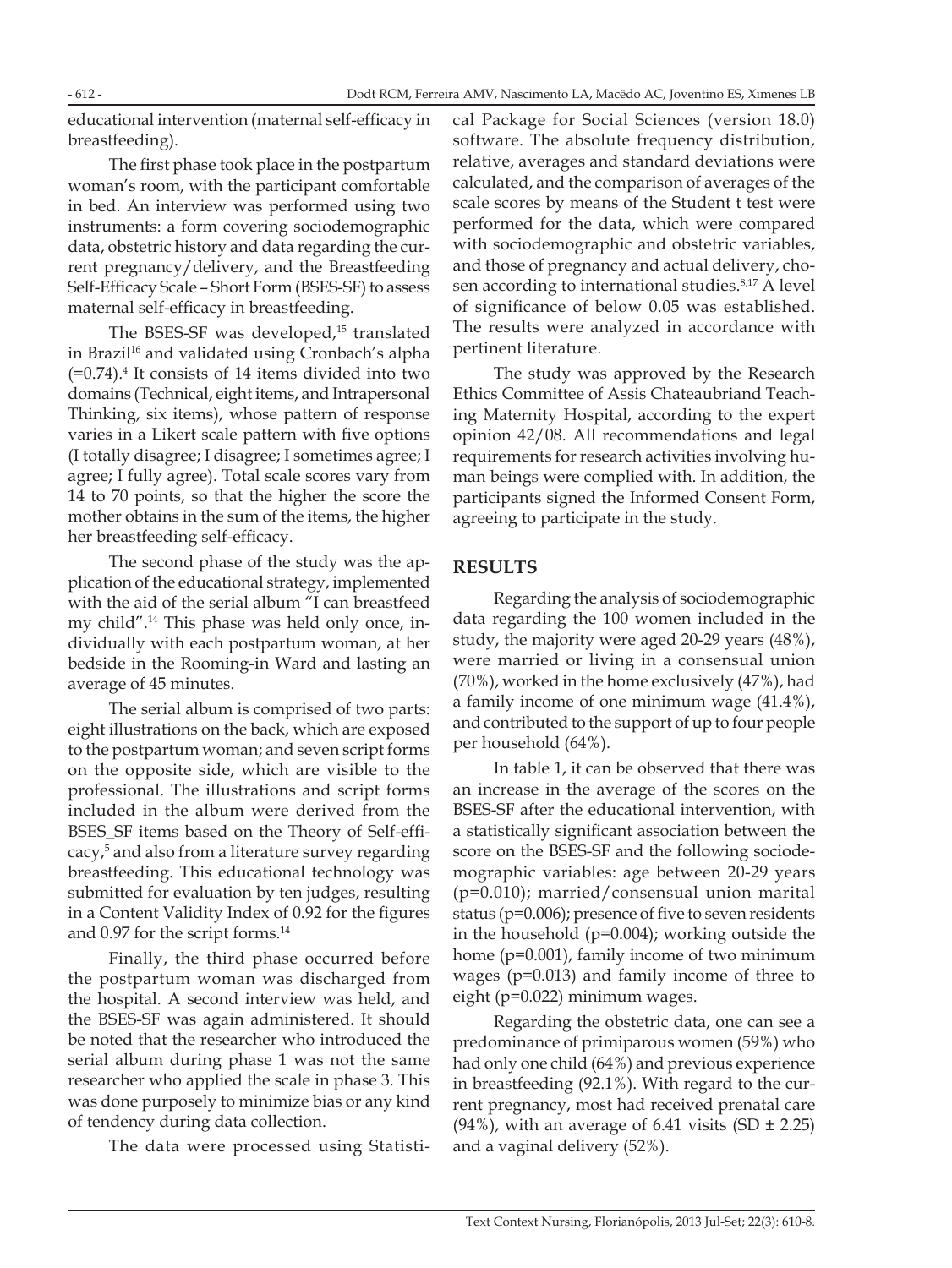|                                 |                |      | <b>Before intervention</b> |           | <b>After intervention</b> |           |       |  |
|---------------------------------|----------------|------|----------------------------|-----------|---------------------------|-----------|-------|--|
| <b>Variables</b>                |                |      | <b>BSES-SF Scores</b>      |           |                           |           |       |  |
|                                 | n              | $\%$ | M                          | <b>DP</b> | M                         | <b>DP</b> | р     |  |
| Age (in years)                  |                |      |                            |           |                           |           |       |  |
| $14 - 19$                       | 36             | 36   | 54.7                       | 7.49      | 56.4                      | 4.96      | 0.114 |  |
| $20 - 29$                       | 48             | 48   | 55.1                       | 5.96      | 57.7                      | 5.88      | 0.010 |  |
| $30 - 45$                       | 16             | 16   | 57.3                       | 5.97      | 59.6                      | 5.62      | 0.214 |  |
| <b>Marital status</b>           |                |      |                            |           |                           |           |       |  |
| Married/consensual union        | 70             | 70   | 55.8                       | 6.73      | 57.9                      | 5.33      | 0.006 |  |
| Other                           | 30             | 30   | 54.2                       | 6.06      | 56.9                      | 6.14      | 0.074 |  |
| <b>Occupation</b>               |                |      |                            |           |                           |           |       |  |
| <b>Student</b>                  | 20             | 20   | 55.2                       | 5.93      | 57.2                      | 5.19      | 0.216 |  |
| Housewife                       | 47             | 47   | 55.9                       | 6.18      | 56.6                      | 6.34      | 0.474 |  |
| Fixed job                       | 33             | 33   | 54.6                       | 7.37      | 58.7                      | 5.24      | 0.001 |  |
| Family income* (n=99)           |                |      |                            |           |                           |           |       |  |
| 1 SM (minimum wage)             | 41             | 41.4 | 55.9                       | 6.42      | 56.6                      | 5.32      | 0.508 |  |
| 2 SM                            | 37             | 37.4 | 54.5                       | 6.78      | 56.8                      | 6.31      | 0.013 |  |
| $3-8$ SM                        | 21             | 21.2 | 55.6                       | 6.39      | 60.1                      | 5.15      | 0.022 |  |
| <b>Number of house dwellers</b> |                |      |                            |           |                           |           |       |  |
| $\leq 4$                        | 64             | 64   | 56.1                       | 6.05      | 57.3                      | 5.66      | 0.134 |  |
| $5 - 7$                         | 32             | 32   | 53.2                       | 6.76      | 57                        | 6.13      | 0.004 |  |
| $8 - 12$                        | $\overline{4}$ | 4    | 59.2                       | 8.73      | 61.7                      | 4.57      | 0.650 |  |

**Table 1 - Comparison between the mean scores on the BSES-SF before and after the educational intervention, according to the sociodemographic variables of the mothers. Fortaleza-CE, 2011**

\* Minimum Wage (SM) during the study = R\$ 545.00.

As for table 2, a statistically significant association between the mean scores on the BSES-SF before and after the educational intervention and obstetric history/current pregnancy data can be observed. Thus, self-efficacy in breastfeeding was influenced by the following variables: primiparity (p=0.027) and multiparity (p=0.037); having one living child (p=0.036) or two living children  $(p=0.054)$ ; having previously breastfed  $(p=0.034)$ ; having received prenatal care (p=0.004) and having had a caesarian section (p=0.021) or a vaginal delivery (p=0.045).

**Table 2 - Comparison between the mean scores on the BSES-SF before and after the educational intervention, according to the variables and data regarding the current pregnancy/childbirth. Fortaleza-CE, 2011**

|                               |    |      | <b>Before intervention</b> |           | <b>After intervention</b> |           |       |
|-------------------------------|----|------|----------------------------|-----------|---------------------------|-----------|-------|
| Variable                      |    |      | <b>BSES-SF Scores</b>      |           |                           |           |       |
|                               | n  | $\%$ | M                          | <b>SD</b> | M                         | <b>SD</b> | p     |
| <b>Primaparity</b>            |    |      |                            |           |                           |           |       |
| Primipara                     | 59 | 59   | 54.6                       | 6.86      | 56.7                      | 5.76      | 0.027 |
| Multipara                     | 41 | 41   | 56.3                       | 5.93      | 58.4                      | 5.75      | 0.037 |
| Live children                 |    |      |                            |           |                           |           |       |
| 1                             | 64 | 64   | 54.5                       | 6.85      | 56.4                      | 6         | 0.036 |
| 2                             | 25 | 25   | 57.5                       | 5.51      | 59.9                      | 4.94      | 0.054 |
| $3 - 6$                       | 11 | 11   | 55                         | 6.05      | 57.7                      | 4.98      | 0.247 |
| Previous breastfeeding (n=38) |    |      |                            |           |                           |           |       |
| Yes                           | 35 | 35   | 56                         | 5.48      | 58.5                      | 4.67      | 0.034 |
| <b>No</b>                     | 3  | 3    | 59.2                       | 7.66      | 62                        | 6.67      | 0.108 |

Text Context Nursing, Florianópolis, 2013 Jul-Set; 22(3): 610-8.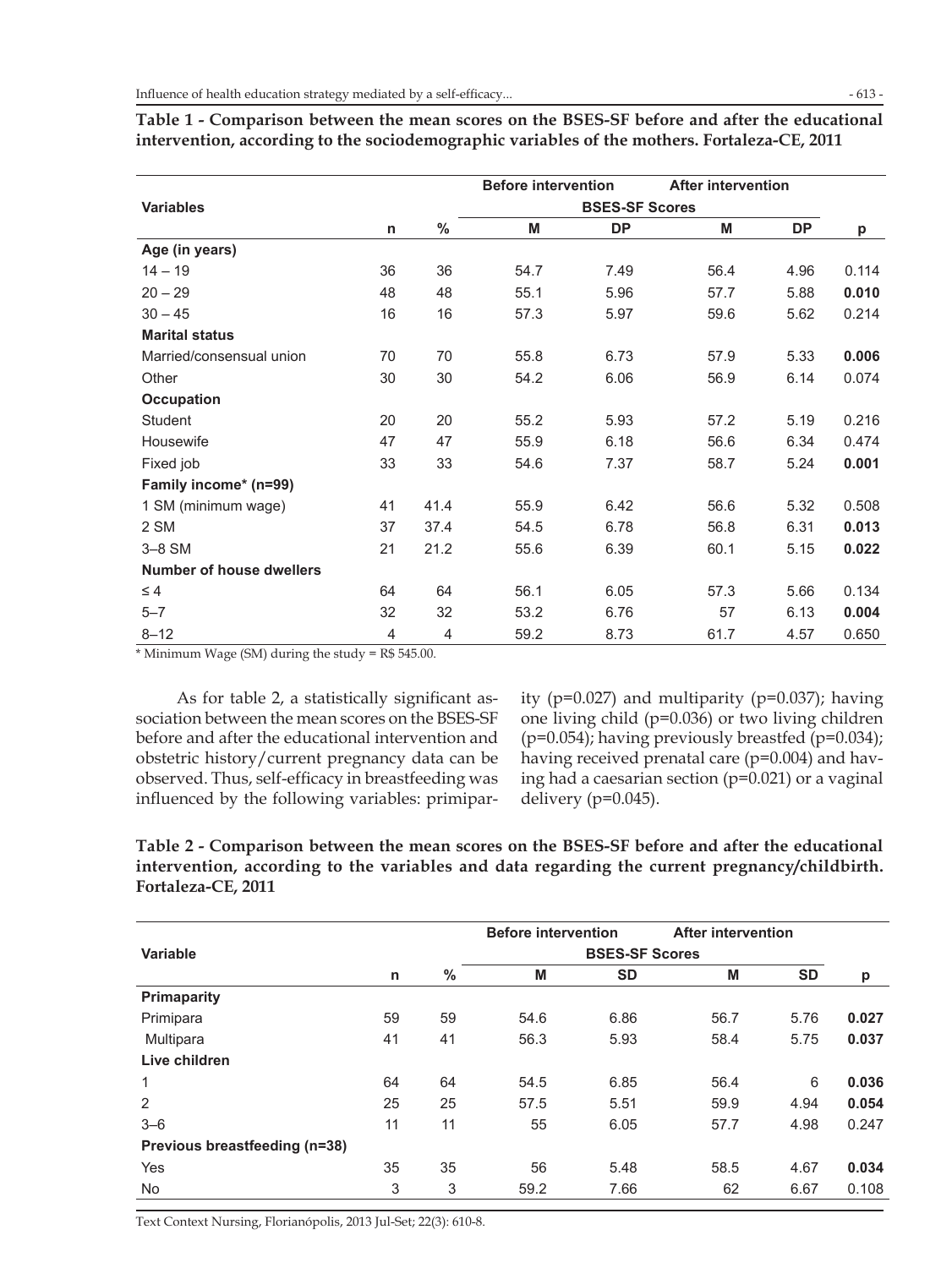Dodt RCM, Ferreira AMV, Nascimento LA, Macêdo AC, Joventino ES, Ximenes LB

|                      |    |    | <b>Before intervention</b> |           | <b>After intervention</b> |           |       |  |
|----------------------|----|----|----------------------------|-----------|---------------------------|-----------|-------|--|
| Variable             |    |    | <b>BSES-SF Scores</b>      |           |                           |           |       |  |
|                      | n  | %  | M                          | <b>SD</b> | M                         | <b>SD</b> | p     |  |
| Pregnancy/delivery   |    |    |                            |           |                           |           |       |  |
| <b>Prenatal care</b> |    |    |                            |           |                           |           |       |  |
| Yes                  | 94 | 94 | 55.3                       | 6.52      | 57.4                      | 5.86      | 0.004 |  |
| <b>No</b>            | 6  | 6  | 54.8                       | 7.22      | 57                        | 4.74      | 0.189 |  |
| Type of delivery     |    |    |                            |           |                           |           |       |  |
| Cesarean             | 48 | 48 | 54.8                       | 5.53      | 57                        | 5.83      | 0.021 |  |
| Vaginal              | 52 | 52 | 55.8                       | 7.32      | 57.8                      | 5.79      | 0.045 |  |

When comparing the mean scores on the BSES-SF before and after the educational intervention, it can be seen from Table 3 that the use of the serial album was effective in promoting maternal self-efficacy because there was an increase in total scores on the BSES-SF, as well as an increase in the technical and intrapersonal thinking domains, with a statistically significant association between total scale scores (p=0.002) and the intrapersonal thinking domain ( $p \leq 0.001$ ).

| Table 3 – Comparison of the total scale score averages and the domains before and after educational |
|-----------------------------------------------------------------------------------------------------|
| intervention. Fortaleza-CE, 2011                                                                    |

|                          |      | <b>Before intervention</b> | After intervention |           |         |
|--------------------------|------|----------------------------|--------------------|-----------|---------|
| <b>Variables</b>         |      |                            |                    |           |         |
|                          | M    | SD                         | M                  | <b>SD</b> | n       |
| <b>Total scale score</b> | 55.3 | 6.52                       | 54.7               | 5.79      | 0.002   |
| Intrapersonal domain     | 23.0 | 3.85                       | 32.9               | 3.08      | < 0.001 |
| <b>Technical domain</b>  | 32.3 | 3.85                       | 32.9               | 3.08      | 0.153   |

### **DISCUSSION**

The development and implementation of certain educational technologies may favor behavioral changes, especially when working with specific concepts such as self-efficacy, which may result in the individual feeling more self-confident in performing certain health promotion behaviors routinely.

Self-efficacy may be affected by such interventions depending upon the specific characteristics of the population. Thus, in this study, it was found that health education, mediated by the serial album "I can breastfeed my child", influenced the increase in maternal self-efficacy, particularly among postpartum women who were between 20 and 29 years of age, married or living in a consensual union, living in residences with five to seven people, and who were employed and earning more than two minimum wages.

Authors argue that greater accessibility to information, and living in better family socioeconomic conditions, favors higher rates of breastfeeding for a longer period of time.<sup>18</sup>

Even for the mothers in this study, within the ages of 20-29 years and with significant differences in breastfeeding self-efficacy, it is necessary to perform educational strategies mediated by self-efficacy and aimed at promoting breastfeeding, as research indicates that younger mothers have lower breastfeeding rates in relation to older women, in addition to decreased BSED-SF scores during their pregnancy.<sup>19</sup>

Another study corroborates this finding, having identified that adolescent mothers quite often lack confidence in themselves or experienced an unwanted pregnancy and do not have parental or partner support, causing them to disregard best feeding practices with their newborn,<sup>20</sup> thus contributing to early weaning.

Married women or women in a stable relationship may feel more confident about breastfeeding, emphasizing that the paternal element can be a predictor for both the start and duration of breastfeeding.21 Nevertheless, some partners do not support EB, preferring baby formulas or mixed feeding. Some of the reasons reported by partners for failure to support exclusive breastfeeding are: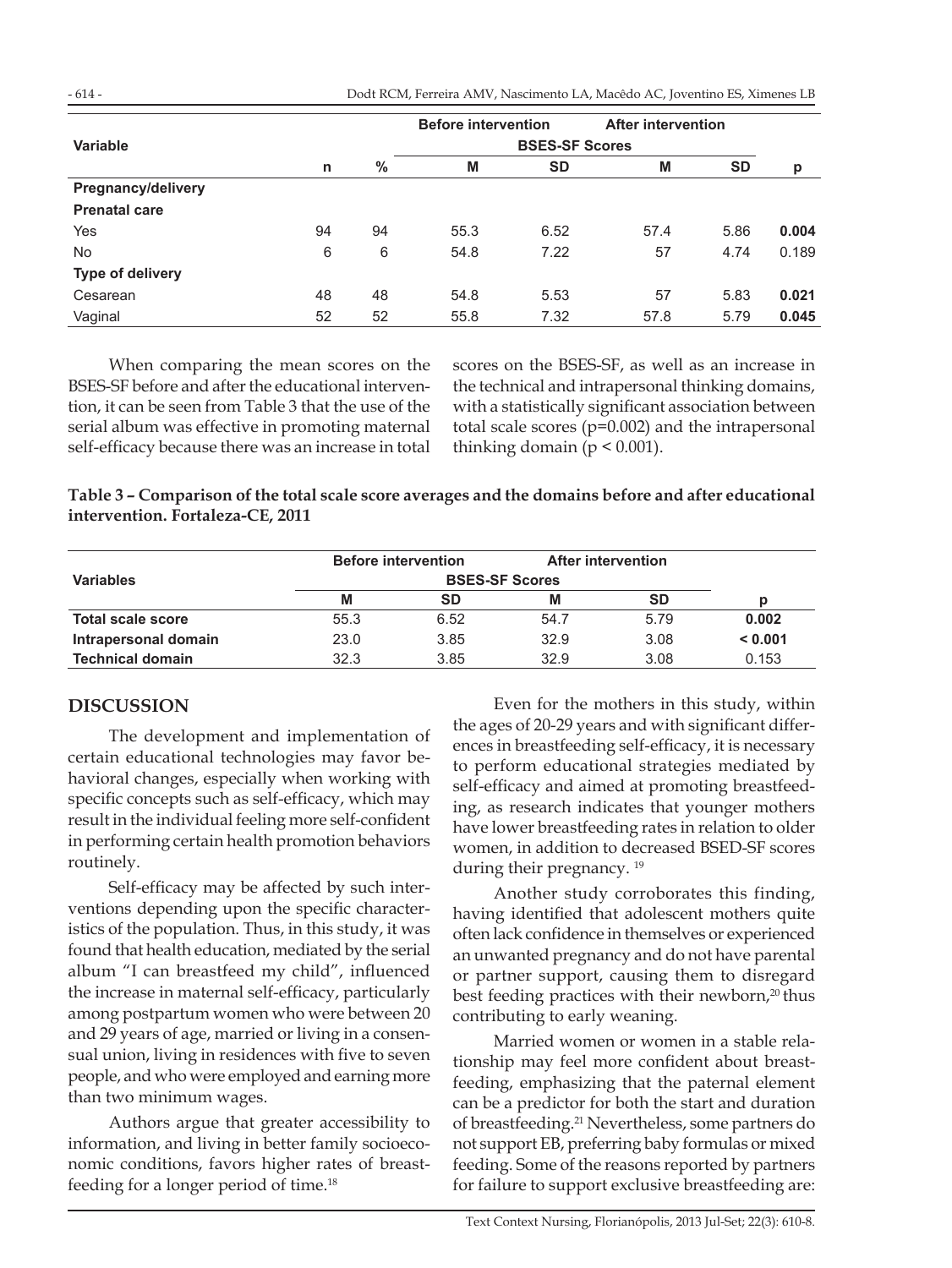ease of preparation and administration of infant formula, the fact that they feel the infant is not feeding effectively or adequately when the infant requires frequent nursing and, in some cases, concerns regarding the mother's health when cracks in the nipples and mastitis occur.<sup>22</sup>

Factors such as low birth weight of the newborn, the mother's need to work outside the home and the difficulties experienced by the mother in breastfeeding during the first days following birth were identified as contributors to early weaning.<sup>10</sup> A study conducted in the municipality of Rio de Janeiro between the years 1998 and 2000 found that, among women working exclusively in the home, the frequency of EB was double in comparison to women who worked outside the home.<sup>23</sup>

However, the present study identified that maternal self-efficacy had a significant statistical association with women who worked at jobs outside their home (p=0.001). Thus, it is inferred that educational activity provided options regarding how to continue breastfeeding for the mothers who worked outside their home, even after starting back to work, making them feel more confident in continuing with breastfeeding.

Literature research found that, independent of maternal occupation, what really matters is the number of hours worked, with the highest rate of early weaning among mothers who exceed 20 hours per week, assuming double workloads; that is, in addition to performing domestic activities, they engage in occupational activities outside their home.<sup>20</sup>

The postpartum women in this study who had a household income between three and eight minimum wages showed a greater increase in maternal self-efficacy scores in breastfeeding after the educational intervention. Family income can influence the duration of breastfeeding, especially among mothers who have incomes higher than two minimum wages.<sup>24</sup> However, research conducted in Piauí showed that mothers of lower socioeconomic classes (C, D, E) residing in rural areas have a higher predominance of breastfeeding, while women of higher economic classes (A and B) have lower breastfeeding rates.<sup>25</sup>

The number of persons residing in the same household as the puerperal woman was a predictor of self-efficacy in breastfeeding (p=0.004), since it is known that verbal persuasion is an important element in facilitating positive behavior changes.5 The participation of the community and family in favor of the promotion, protection and support of breastfeeding is essential for persistence in breastfeeding,

especially when people who live with these women provide a quiet and comfortable environment that encourages bonding between mother and baby.23,26

Some obstetric factors may also influence the practice of breastfeeding. Regarding parity, it is important to highlight that although multiparous mothers are twice as likely to practice exclusive breastfeeding compared to first-time mothers, $27$ the present study found that the educational intervention showed a statistically significant relationship among both first-time mothers and among multiparous mothers.

Although primiparous mothers are more likely to start breastfeeding, they often continue breastfeeding for a shorter amount of time, introducing complementary foods earlier because they are inexperienced mothers and therefore have more doubts and concerns regarding their ability to continue breastfeeding. They may also suffer under the influence of family members and people who are close to them regarding practices that may favor early weaning.<sup>28</sup>

Self-efficacy in breastfeeding was influenced by the number of children the mother already had, to the detriment of those with three or more children. Some authors have found that breastfeeding tends to be more effective and lasting when the mother has been pregnant before and has had a positive experience with breastfeeding, which results in increased self-efficacy.<sup>20</sup>

 Regarding the number of children, authors find that most newborn babies who were breastfed within the first hour of life,<sup>29</sup> or who were breastfed for a longer period of time, $30$  were children of women who had four or more children. The study also confirmed that mothers who breastfeed their children beyond one year of life had more children than mothers who weaned their children before six months of age. $31$ 

Previous breastfeeding experience and its duration are directly and proportionally related to maintenance of prolonged breastfeeding.<sup>32</sup> Thus, having had previous experience with breastfeeding for over six months can increase the predominance of exclusive breastfeeding by 27%.33 Such findings are corroborated by this current study, where it was found that the relationship between mothers' self-efficacy scores and prior experience with breastfeeding was statistically significant.

Prenatal care was a predicting factor for selfefficacy in breastfeeding because the prenatal visits exert great influence on the decision to adhere to this practice.<sup>9</sup>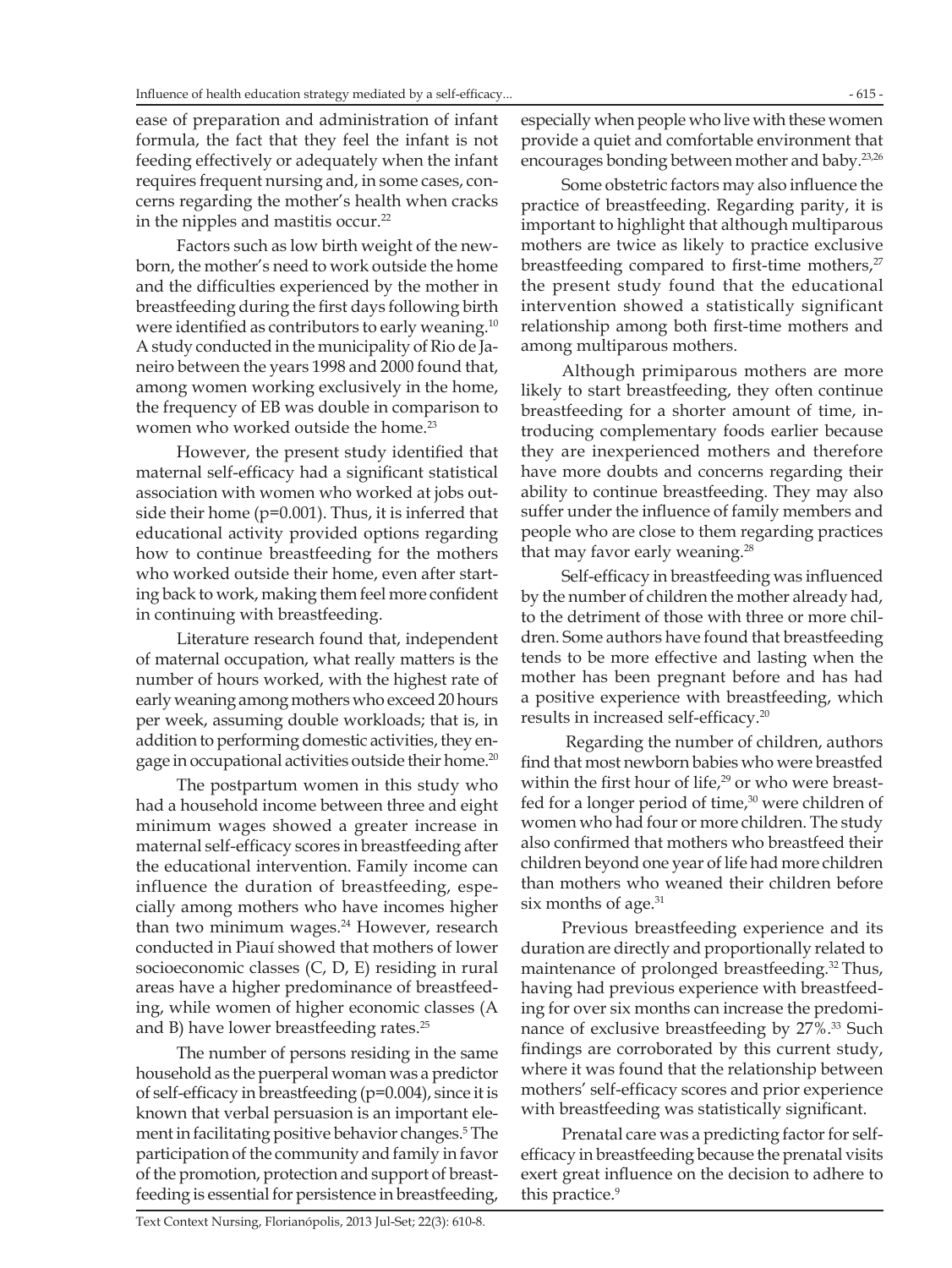Dodt RCM, Ferreira AMV, Nascimento LA, Macêdo AC, Joventino ES, Ximenes LB

In terms of type of delivery, the study noted that, once breastfeeding is instituted, the type of delivery has no material effect on the duration of same.<sup>32</sup> In addition, no statistically significant association between type of delivery and duration of breastfeeding was found.<sup>31</sup> These studies confirm the findings of this research, considering that the educational activity mediated by the serial album resulted in an increase in the woman's self-efficacy in breastfeeding her child, irrespective of the type of labor experienced.

The BSES-SF Scale used in this study was designed to identify the scores of self-efficacy in relation to breastfeeding, applied before and after the educational intervention. All 100 postpartum women who participated in the educational intervention utilizing the serial album titled "I can breastfeed my child" showed an increase in BSES-SF scores in both domains (intrapersonal and technical thinking), from which one can infer that the mothers in this study acquired higher confidence in their ability to breastfeed and achieved good breastfeeding rates.

A study conducted in Queensland, Australia, used a primer based on self-efficacy as an educational intervention, noting that in the intervention group there was a significant increase in the BSES-SF scores, directly implying an increase in the number of days of breastfeeding.7 Such a situation was also seen in a quasi-experimental study developed in Japan that used pamphlets and educational videos with the women in the intervention group, observing both an improvement in breastfeeding self-efficacy and a satisfactory effect on the continuity of breastfeeding.8

Furthermore, research conducted with primiparous women in Ontario, Canada, identified an increase in BSES-SF scores and duration of EB and breastfeeding due to the use of an intervention based on the theory of self-efficacy.17

Thus, from this study, one can see the positive influence of educational interventions on maternal self-efficacy in breastfeeding, making it imperative that this type of educational technology be used as a strategy to enable women in the puerperal period to acquire confidence and experience in breastfeeding, allowing for better adhesion and duration of EB.

### **CONCLUSIONS**

With this study, we found that educational strategies guided by self-efficacy are relevant to programs that support breastfeeding, and it is appropriate that nurses consider the context in which women are inserted in relation to sociodemographic and obstetric conditions. A large number of the variables studied in this research presented a statistically significant association, considering that after the educational intervention there was an increase in the self-efficacy scores on the BSES-SF.

The findings indicate how this educational technology mediated by self-efficacy may be feasible. However, it would be wise to consider using interventions at other times of the pregnancy/childbirth cycle, with subsequent followup of the evolution of breastfeeding. Therefore, it is urgent that further research be carried out in other national areas that enhance self-efficacy using different technologies designed for women and their families, since the latter can be useful in encouraging women to breastfeed.

 Based on the results of this study, we recommend the use of the serial album "I can breastfeed my child" by nurses, since they are professionals committed to promoting the health of the mother, the child and the family, and they are in the best position to minimize possible difficulties in the breastfeeding process. With this in mind, these professionals can provide support to women who are rooming-in, and can also make use of other technologies to improve not only knowledge about the benefits of human milk, but the attitudes and practices of these mothers, so that they are discharged from the maternity hospital feeling more secure with regards to breastfeeding.

### **REFERENCES**

- 1. Teruya K, Coutinho SB. Sobrevivência infantil e aleitamento materno. In: Rego JD, organizador. Aleitamento materno. São Paulo (SP): Atheneu; 2006. p.1-26.
- 2. Ministério da Saúde (BR). Secretaria de Atenção a Saúde, Departamento de Ações Programáticas Estratégicas. II Pesquisa de prevalência de aleitamento materno nas capitais brasileiras e Distrito Federal. Brasília (DF): MS; 2009.
- 3. Komarsson KAC, Oriá MOB, Dodt RCM, Almeida PC, Ximenes LB. Mother's knowledge about breastfeeding: a descriptive study. Online Brazilian J Nurs [online]. 2008 [accessed 2006 Oct 01]; 7(2). Available at: http://www.objnursing.uff.br/index. php/nursing/article/view/1558
- 4. Dodt RCM, Ximenes LB, Almeida PC, Oriá MOB, Dennis CL. Psychometric assessment of the short form version of the Breastfeeding Self-Efficacy Scale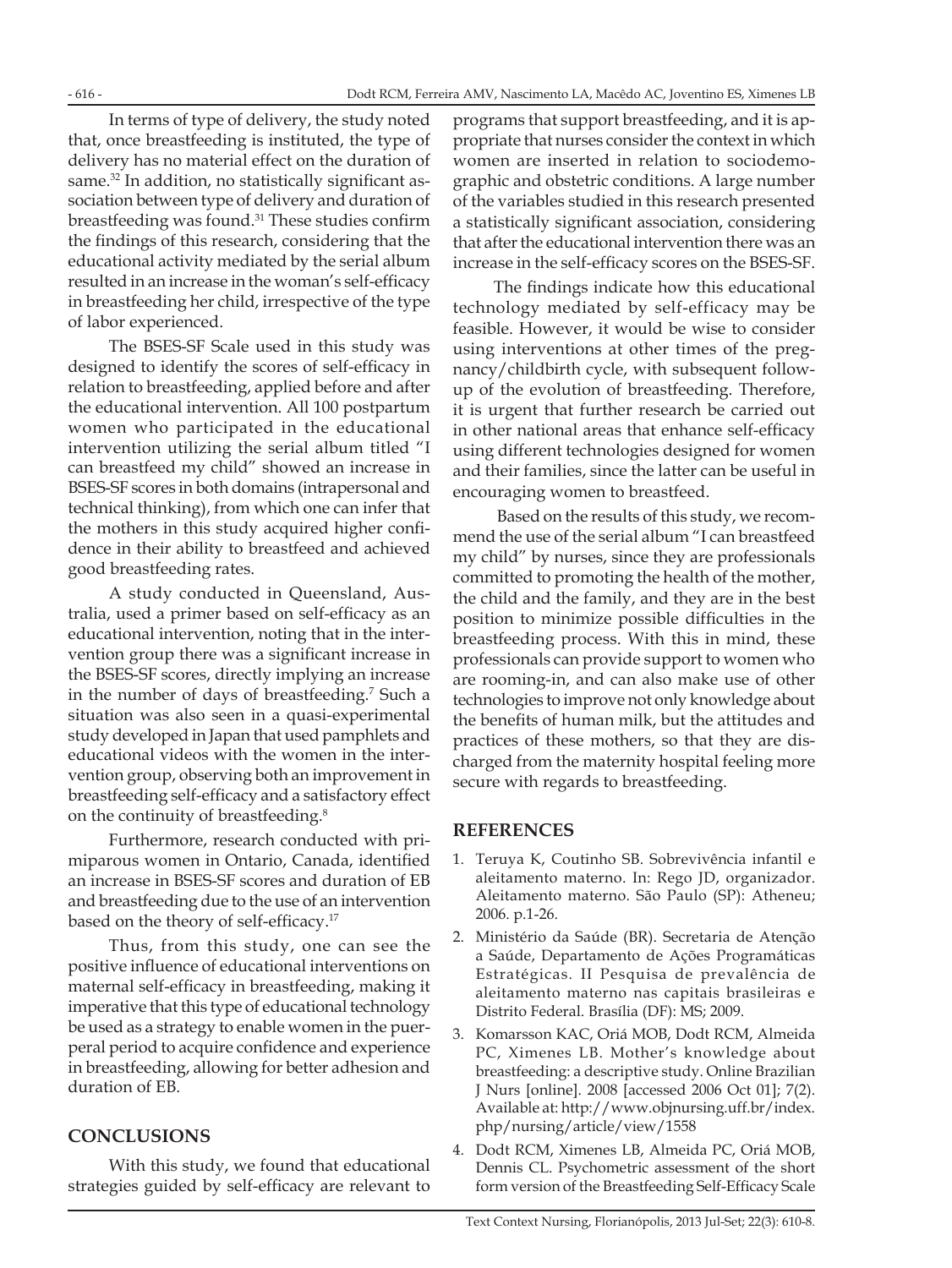in a Brazilian sample. J Nurs Educ Pract 2012 Feb-Aug; 3(2):66-73.

- 5. Bandura A. Self-efficacy: toward a unifying theory of behavioral change. Psychological Review. 1977 Mar; 84(2):191-215.
- 6. Albernaz E, Araújo CL, Tomasi, E, Mintem G, Giugliani E. Influência do apoio à amamentação nas tendências das taxas de aleitamento materno da cidade de Pelotas (RS), 1982-2004. J Pediatr [online]. 2008 Nov-Dez [acesso 2012 Jun 11]; 84(6). Disponível em: http://www.scielo.br/scielo.php?script=sci\_ arttext&pid=S0021-75572008000700015
- 7. Nichols J, Schutte N S, Brown R F, Dennis C L, Price I. The impact of a self-efficacy intervention on short-term breast-feeding outcomes. Health Educ Behav [online]. 2007 Sep [accessed 2009 Apr 3]; 36(2). Available at: http://heb.sagepub.com/ content/36/2/250
- 8. Awano M, Shimada K. Development and evaluation of a self-care program on breastfeeding in Japan: A quasi-experimental study. Int Breastfeed J [online]. 2010 Aug [accessed 2010 Aug 23]; 5(9). Available at:: http://www.internationalbreastfeedingjournal. com/content/5/1/9
- 9. Schmied V, Beake S, Sheehan A, McCourt C, Dykes F. Women's perceptions and experiences of breastfeeding support: a metasynthesis. Women Birth. 2011 Mar; 38(1):49-60.
- 10. Baptista GH, Andrade AHHKG, Giolo SR. Fatores associados à duração do aleitamento materno em crianças de famílias de baixa renda da região sul da cidade de Curitiba, Paraná, Brasil. Cad Saúde Pública. 2009 Mar; 25(3):596-604.
- 11. Ministério da Saúde (BR), Secretaria de Atenção a Saúde, Departamento de Ações Programáticas Estratégicas. Normas básicas para o alojamento conjunto. Programa nacional de incentivo ao aleitamento materno. Brasília (DF): MS; 1993.
- 12. Silva RMRE, Marcolino C. The experience of the breastfeeding/early weaning process by women orientated to breastfeeding: a qualitative study. Online Brazilian J Nurs [online]. 2009 [accessed 2009 Jun 28]; 8(1). Available at: http://www.uff.br/ objnursing/index.php/nursing/article/view/2019
- 13. Sampieri RH, Collado CF, Lucio PB. Metodologia de pesquisa. São Paulo (SP): Mc Graw-Hill; 2006.
- 14. Dodt RCM, Ximenes LB, Oriá MOB. Validação de álbum seriado para promoção do aleitamento materno. Acta Paul Enferm. 2012; 25(2):225-30.
- 15. Dennis CL, Faux, S. Development and psychometric testing of the Breastfeeding Self-Efficacy Scale. Res. Nurs. Health. 1999 Out; 22(5):399-409.
- 16. Oriá MOB. Tradução e validação da Breastfeeding self-efficacy scale: aplicação em gestantes [tese]. Fortaleza (CE): Universidade Federal do Ceará. Programa de Pós-Graduação em Enfermagem; 2008.
- 17. Mcqueen KA, Dennis CL, Stremler R, Norman CDA. Pilot randomized controlled trial of a Breastfeeding Self-Efficacy intervention with primiparous mothers. J Obstet Gynecol Neonatal Nurs. 2011 Jan-Feb; 40(1):35-46.
- 18. Wilhelm SL, Rodehorst TK, Stepans MB, Hertzog M, Berens C. Influence of intention and selfefficacy levels on duration of breastfeeding for Midwest rural mothers. Appl Nurs Res. 2008 Aug; 21(3):123-30.
- 19. Bailey J, Clark M, Shepherd R. Duration of breastfeeding in young women: psychological influences. Br J Midwifery. 2008 Mar; 16(3):172-8.
- 20. Faleiros FTV, Trezza EMC, Carandina L. Aleitamento materno: fatores de influência na sua decisão e duração. Rev Nutr. 2006 Set-Out; 19(5):623-30.
- 21. Li L, Zhang M, Scott JA, Binn CW. Factors associated with the initiation and duration of breastfeeding by Chinese mothers in Perth, Western Australia. J Hum Lact. 2004 Mai; 20(1):88-95.
- 22. Tarrant M, Fong DYT, Wu KM, Lee ILY, Wong EMY, Sham A, et al. Breastfeeding and weaning practices among Hong Kong mothers: a prospective study. BMC Pregnancy Childbirth [online]. 2010 Mai [accessed 2010 May 29]; 10(27). Available at: http://link.springer.com/content/ pdf/10.1186%2F1471-2393-10-27.pdf
- 23. Damião JJ. Influência da escolaridade e do trabalho maternos no aleitamento materno exclusivo. Rev Bras Epidemiol. 2008 Set; 11(3):442-52.
- 24. Vasconcelos MGL, Lira PIC, Lima MC. Duração e fatores associados ao aleitamento materno em crianças menores de 24 meses de idade no estado de Pernambuco. Rev Bras Saúde Mater Infant. 2006 Jan-Mar; 6(1):99-105.
- 25. Ramos CV, Almeida JAG, Alberto NSMC, Teles JBM, Saldiva SRDM. Diagnóstico da situação do aleitamento materno no Estado do Piauí, Brasil. Cad Saúde Pública. 2008 Ago; 24(8):1753-62.
- 26. Teixeira MA, Nitschke RG. Modelo de cuidar em enfermagem junto às mulheres-avós e sua família no cotidiano do processo de amamentação. Texto Contexto Enferm. 2008 Jan-Mar; 17(1):183-91.
- 27. Tan KL. Factors associated with exclusive breastfeeding among infants under six months of age in peninsular Malaysia. Int Breastfeed J. 2011 Feb; 6(2):1-7.
- 28. Oliveira JS, Joventino ES, Dodt RCM, Veras JEGLF, Ximenes LB. Fatores associados ao desmame precoce entre multíparas. Rev Rene. 2010 Out-Dez; 11(4):95-102.
- 29. Boccolini CS, Boccolini PMM. Relação entre aleitamento materno e internações por doenças diarreicas nas crianças com menos de um ano devida nas capitais brasileiras e Distrito Federal, 2008. Epidemiol Serv Saúde. 2011 Jan-Mar; 20(1):19-26.